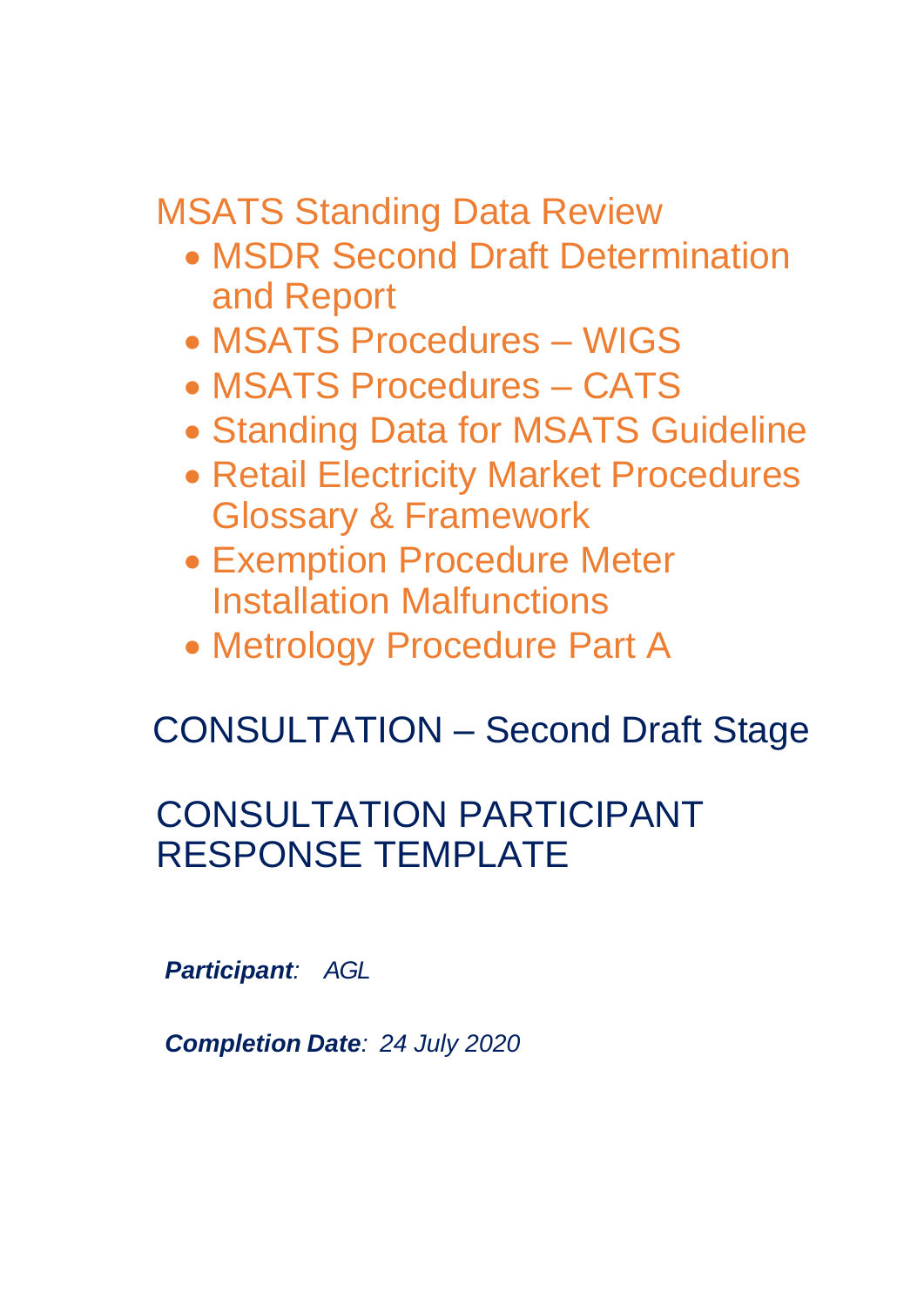# **Table of Contents**

| 3. |                                                                                      |  |
|----|--------------------------------------------------------------------------------------|--|
|    |                                                                                      |  |
|    |                                                                                      |  |
|    |                                                                                      |  |
| 7. |                                                                                      |  |
| 8. | Proposed Changes in Retail Electricity Market Procedures - Glossary and Framework 15 |  |
|    |                                                                                      |  |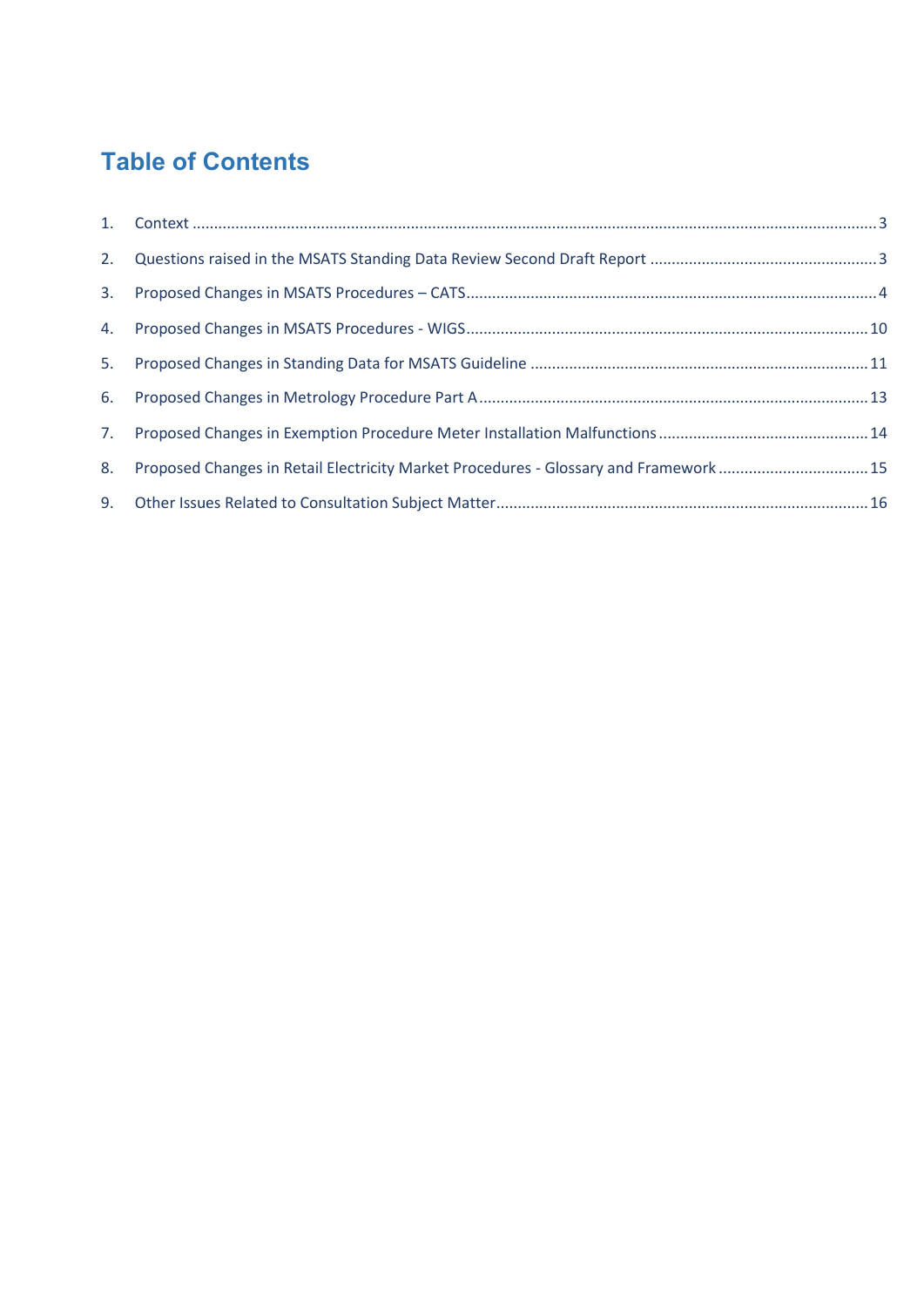## **1. Context**

This template is to assist stakeholders in giving feedback to the questions raised in the Second Draft Report about the proposed changes to the MSATS Standing Data, and to the second draft changes highlighted in **YELLOW** in the change marked versions of the different procedures and guidelines released in the second draft stage of consultation.

### **2. Questions raised in the MSATS Standing Data Review Second Draft Report**

#### 2.1 Material Issues

<span id="page-2-1"></span><span id="page-2-0"></span>

| <b>Information</b><br>Category                                       | Question<br>No. | Question                                                                                                                                                                                                                                                                                                                                                                                                                                                                                                         | <b>Participant Comments</b> |
|----------------------------------------------------------------------|-----------------|------------------------------------------------------------------------------------------------------------------------------------------------------------------------------------------------------------------------------------------------------------------------------------------------------------------------------------------------------------------------------------------------------------------------------------------------------------------------------------------------------------------|-----------------------------|
| <b>Metering</b><br>Installation<br><b>Transformer</b><br>Information |                 | The proposed CT/VT fields values and validations, as listed<br>above, are provided as examples to stimulate feedback from<br>participants. AEMO notes some feedback that options are<br>missing for CT Types, to allow for HV CTs and LV Special<br>CTs. What is the list of values and validations that you need or<br>want for the enumerated list for the various CT/VT fields? (In<br>the absence of any such feedback, the list proposed by AEMO<br>would provide the initial values for the CT/VT fields)? |                             |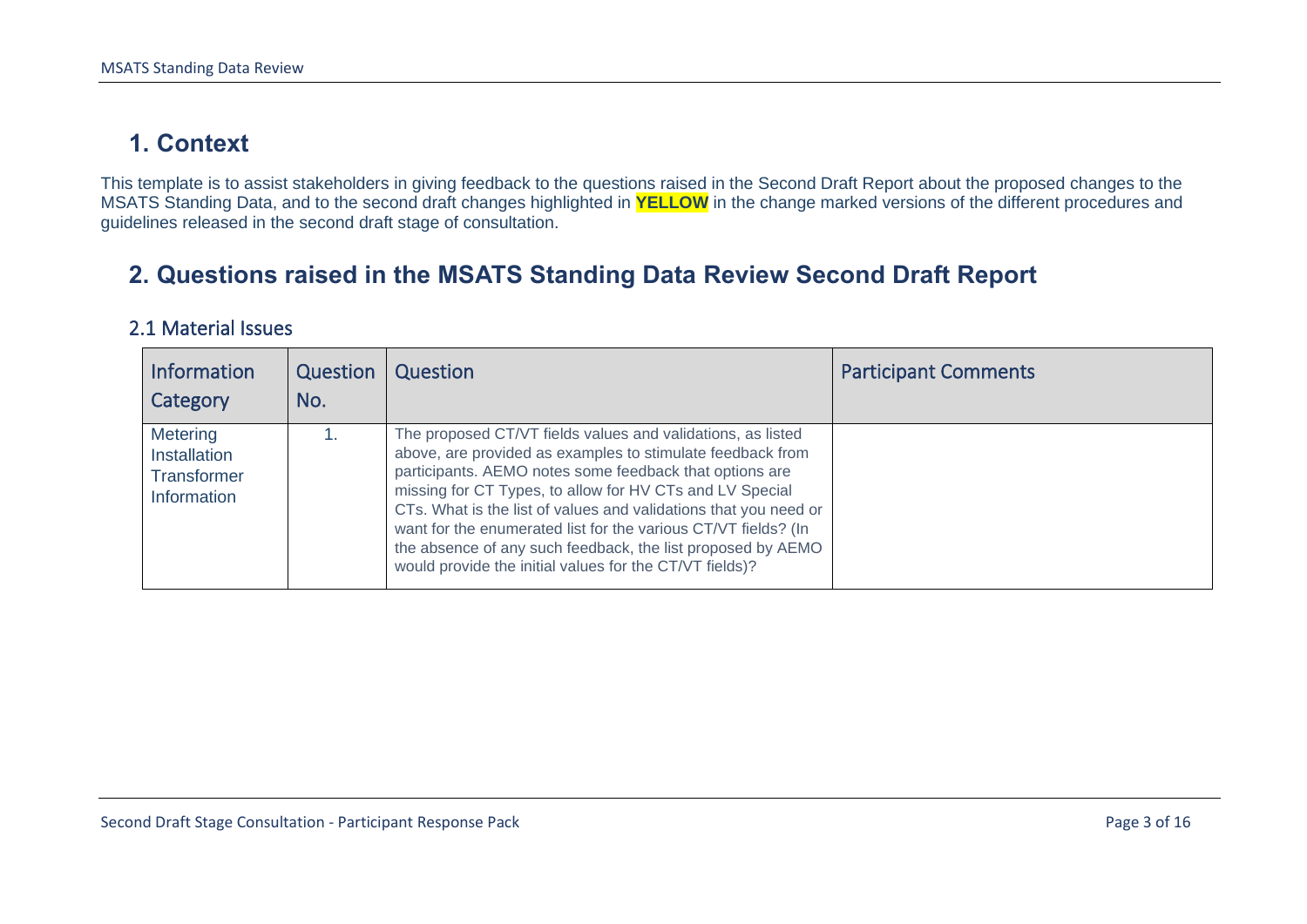#### **3. Proposed Changes in MSATS Procedures – CATS**

| <b>Section No/Field Name - CATS</b> | <b>Participant Comments</b>                                                                                                                                                                                                                                                                                   |
|-------------------------------------|---------------------------------------------------------------------------------------------------------------------------------------------------------------------------------------------------------------------------------------------------------------------------------------------------------------|
| 2.2(r)                              | AGL questions the placing of the shared fuse obligation in the MSATS CATS procedures and the<br>proposed timings to notify parties, not obligations to update MSATS.                                                                                                                                          |
|                                     | The AEMC Final Determination and Rule specified the LNSP be notified of a Shared Fuse<br>Arrangement 'as soon as practicable' in the <b>Metrology Procedures</b> , not the CATS Procedures <sup>1</sup> .                                                                                                     |
|                                     | While it has been proposed via the MSATS consultation to include an enumerated flag in MSATS,<br>there is currently no defined process for the notification of the LNSP.                                                                                                                                      |
|                                     | If the process is determined to be aligned to the request for isolation, then that is appropriate<br>notification to the LNSP, and the obligation to update MSATS would site with the LNSP, and<br>would be best served by updating MSATS after the meter exchange, when or if the flag requires<br>updating. |
|                                     | If the notification of a Shared Fuse is via MSATS, then two business days may make any meter<br>exchange process unnecessarily cumbersome. If the notification is via B2B, then there should be<br>no obligation in the CATS Procedures.                                                                      |
|                                     | AGL would suggest that until the process for managing shared fuses is resolved, that there should<br>be no amendment to the CATS Procedures.                                                                                                                                                                  |
| 2.2(s)                              | See comments relating to 2.2(r)                                                                                                                                                                                                                                                                               |

<span id="page-3-0"></span><sup>1</sup> AEMC, National Electricity Amendment (Introduction of metering coordinator planned interruptions) Rule 2020 No. 7, p 8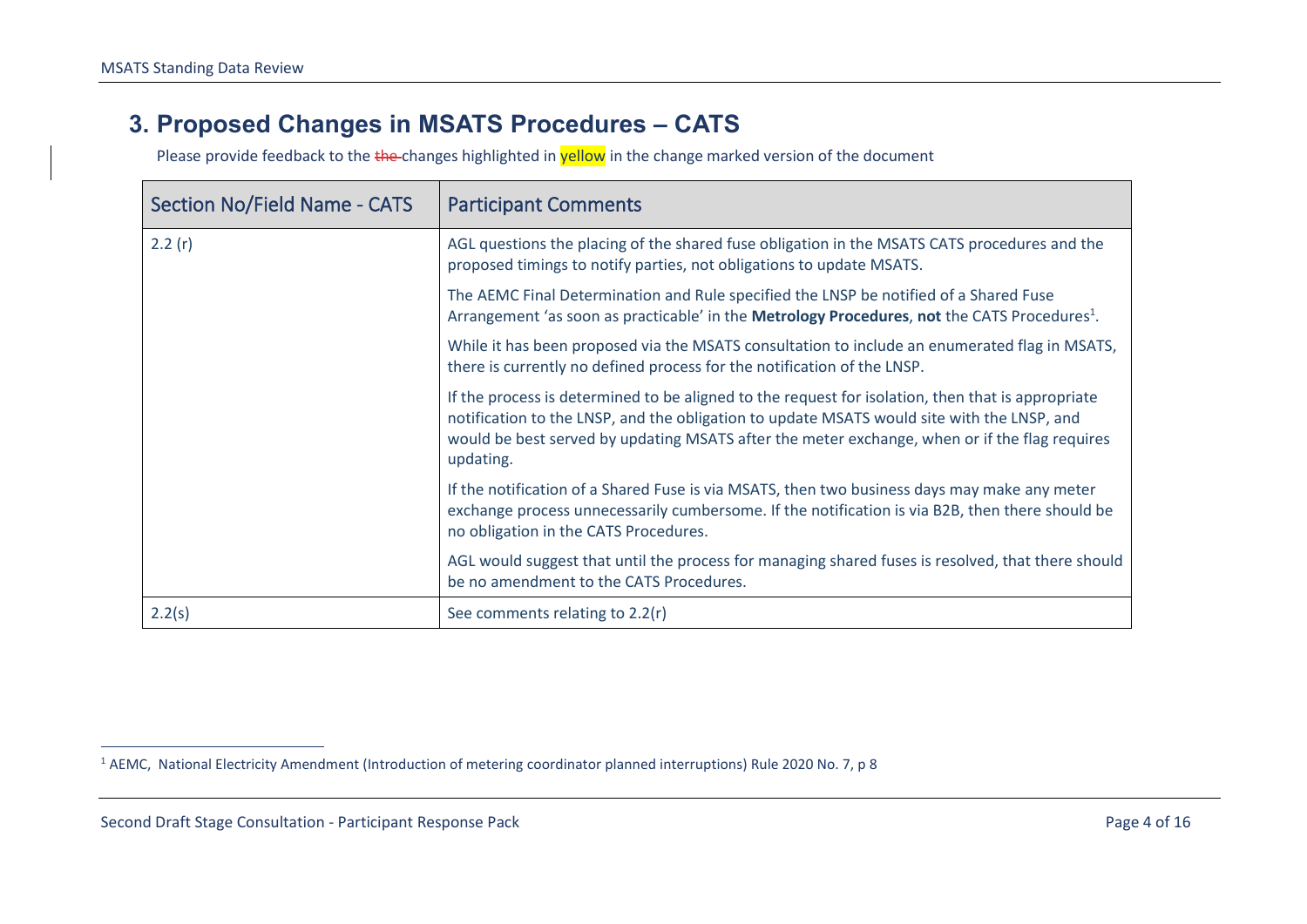| <b>Section No/Field Name - CATS</b> | <b>Participant Comments</b>                                                                                                                                                                                                                                                                                                                                                                                                                                                                                                                                                                                                                                                                                                                      |
|-------------------------------------|--------------------------------------------------------------------------------------------------------------------------------------------------------------------------------------------------------------------------------------------------------------------------------------------------------------------------------------------------------------------------------------------------------------------------------------------------------------------------------------------------------------------------------------------------------------------------------------------------------------------------------------------------------------------------------------------------------------------------------------------------|
| 2.3(r)                              | See comments per 2.2(r)                                                                                                                                                                                                                                                                                                                                                                                                                                                                                                                                                                                                                                                                                                                          |
|                                     | As stated previously, until the process for managing shred fuse arrangements are finalised, there<br>should be no obligation placed within the CATS Procedures.                                                                                                                                                                                                                                                                                                                                                                                                                                                                                                                                                                                  |
|                                     | The proposed obligations $[2.3(r)$ to $2.3(t)$ ] assume that updating MSATS is the only action<br>happening. If a shared fuse is identified as part of a meter exchange, then updating MSATS within<br>2 business days will likely lead to MSATS flags being changed 3 times over a short period of time<br>for no real benefit to industry. It would be more efficient for the LNSP to update MSATS to the<br>final flag following the installation of the new isolation or the failure to install additional<br>isolation. The affected participants are already aware of the issue and therefore updating MSATS<br>through the course of a meter exchange will simply create multiple transactions across industry<br>which will not be used. |
| 2.3(s)                              | See comments per 2.3(r)                                                                                                                                                                                                                                                                                                                                                                                                                                                                                                                                                                                                                                                                                                                          |
| 2.3(t)                              | See comments per 2.3(r)                                                                                                                                                                                                                                                                                                                                                                                                                                                                                                                                                                                                                                                                                                                          |
| 2.6(k)                              | See comments per 2.2(r) and 2.3 (r).                                                                                                                                                                                                                                                                                                                                                                                                                                                                                                                                                                                                                                                                                                             |
| 2.6(1)                              | See comments per $2.2(r)$ and $2.3(r)$ .                                                                                                                                                                                                                                                                                                                                                                                                                                                                                                                                                                                                                                                                                                         |
|                                     | Note – there is no 2.6(I) in the mark up.                                                                                                                                                                                                                                                                                                                                                                                                                                                                                                                                                                                                                                                                                                        |
| 2.9(k)                              | Noted. And 2.2 (f).                                                                                                                                                                                                                                                                                                                                                                                                                                                                                                                                                                                                                                                                                                                              |
|                                     | However, unlike many other CATS obligations, these ones don't seem to have any timing<br>obligations associated with them. This information is being included in MSATS to provide<br>efficiencies across both retail, MC and Network businesses, therefore it would be appropriate<br>that these fields are updated promptly.                                                                                                                                                                                                                                                                                                                                                                                                                    |
| 9.1.4                               | <b>Noted</b>                                                                                                                                                                                                                                                                                                                                                                                                                                                                                                                                                                                                                                                                                                                                     |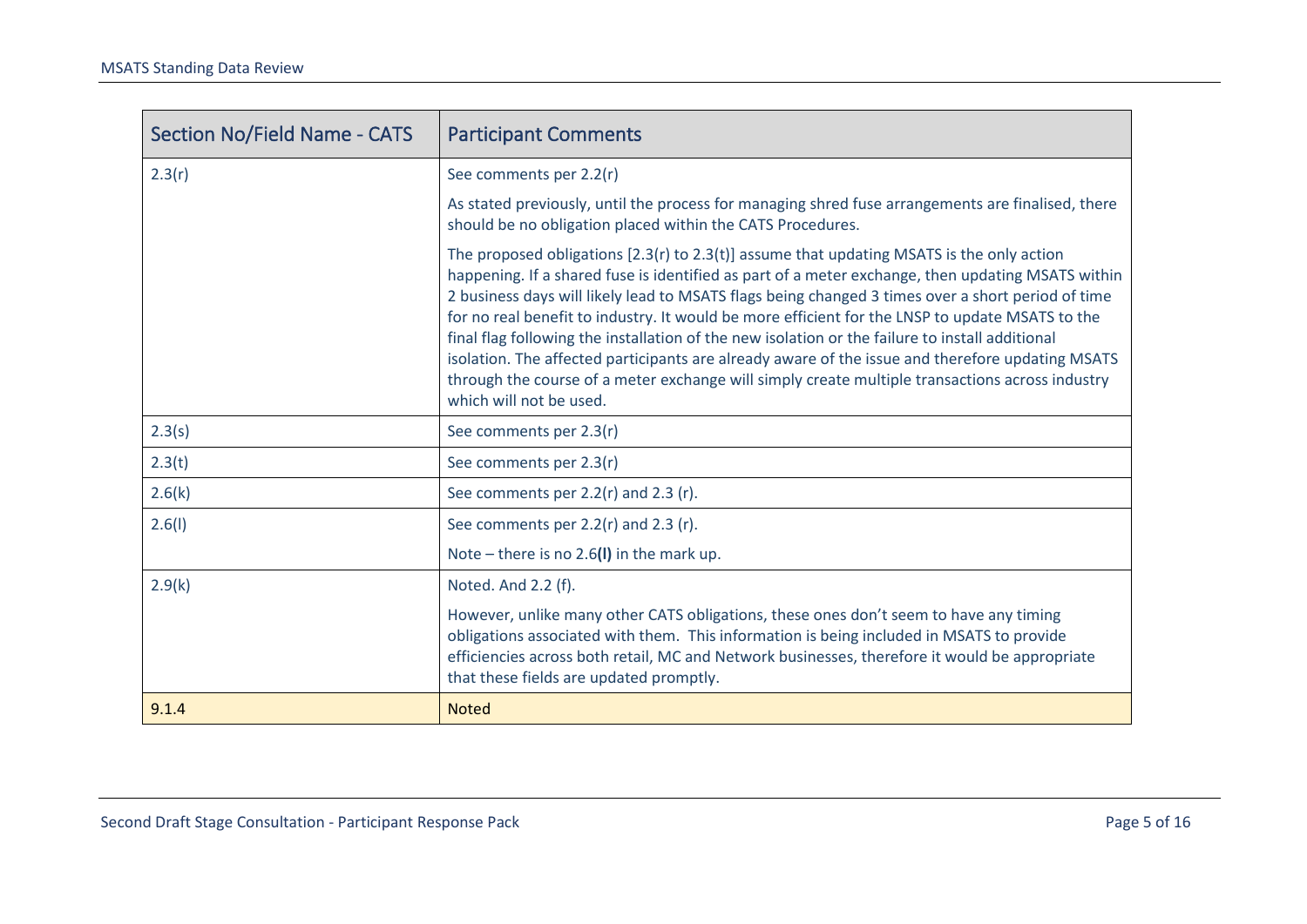| <b>Section No/Field Name - CATS</b> | <b>Participant Comments</b>                                                                                                                                                                                                                                                                             |
|-------------------------------------|---------------------------------------------------------------------------------------------------------------------------------------------------------------------------------------------------------------------------------------------------------------------------------------------------------|
| 9.3.4(c)                            | Noted.                                                                                                                                                                                                                                                                                                  |
|                                     | However, as the participant may not be responsible for some items of information (eg Meter<br>Serial ID, meter manufacturer), AGL suggests that the following sentence be amended:<br>Populate a Change Request with the following information as applicable:                                           |
|                                     | or the Meter Serial ID / Manufacturer should be removed from this requirements.                                                                                                                                                                                                                         |
|                                     | AGL suggest that this will become especially problematic, where commercial MCs have been<br>made responsible for network meters, or where LNSPs are no longer responsible for meters. AGL<br>believes that this should be an MP responsibility.                                                         |
|                                     | Also, as no meter exists for a UMS site (both contestable and non-contestable) will a meter<br>number be defined for UMS connections. Noting that there is discussion in using network<br>sampling devices for UMS loads, then it would be appropriate for those devices to be identified if<br>needed. |
| 9.3.4(e)                            | Noted.                                                                                                                                                                                                                                                                                                  |
|                                     | However, as the participant may not be responsible for some items of information (eg CT/VT<br>information), AGL suggests that the following sentence be amended:                                                                                                                                        |
|                                     | Populate a Change Request with the following information as applicable:                                                                                                                                                                                                                                 |
| 9.4.4(c)                            | Noted.                                                                                                                                                                                                                                                                                                  |
|                                     | However, as the participant may not be responsible for some items of information (meter<br>information), AGL suggests that the following sentence be amended:                                                                                                                                           |
|                                     | Populate a Change Request with the following information as applicable:                                                                                                                                                                                                                                 |
|                                     | AGL believes that this should be an MP responsibility.                                                                                                                                                                                                                                                  |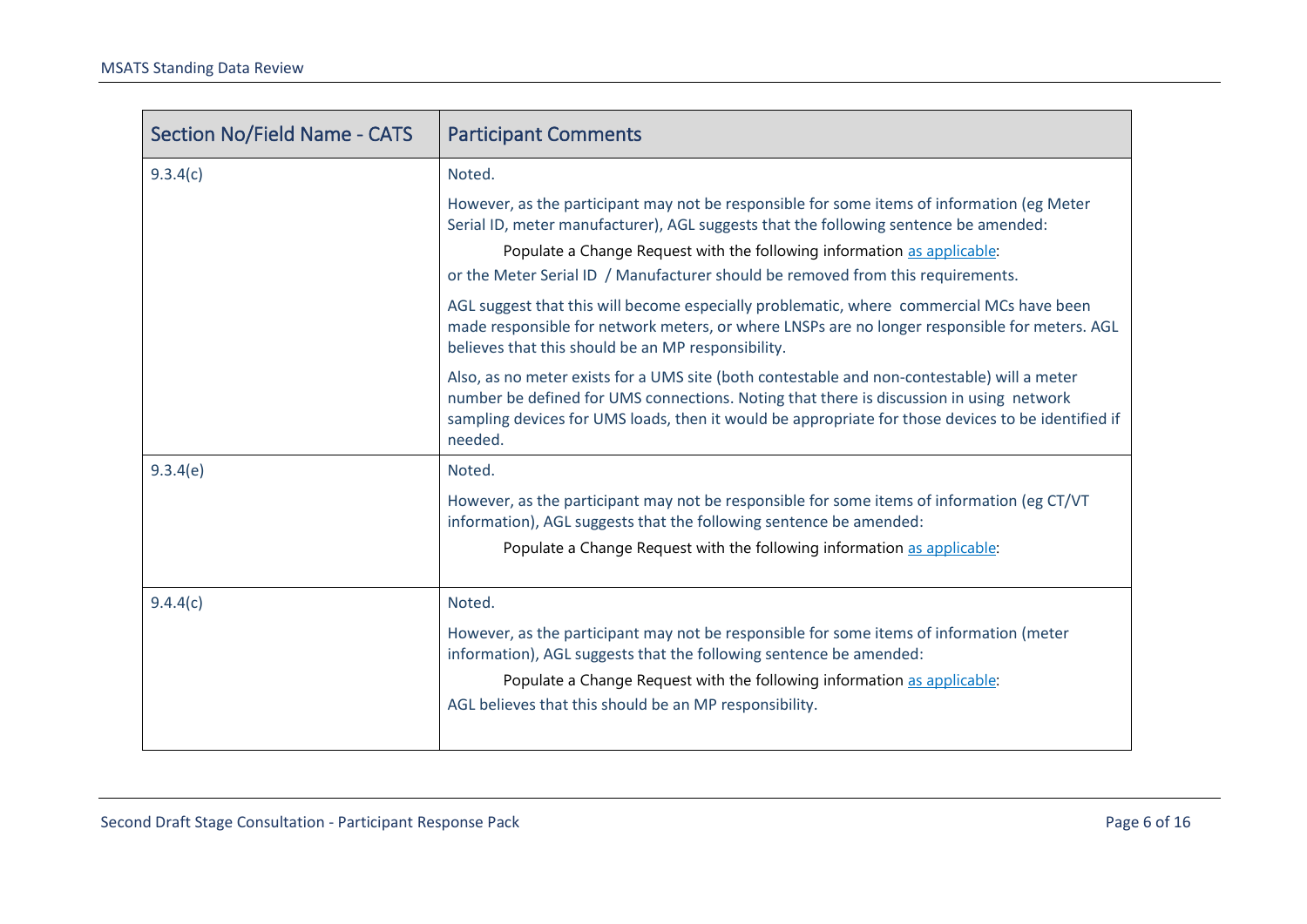| <b>Section No/Field Name - CATS</b> | <b>Participant Comments</b>                                                                                                                                                 |
|-------------------------------------|-----------------------------------------------------------------------------------------------------------------------------------------------------------------------------|
| 9.4.4(d)                            | Noted.                                                                                                                                                                      |
|                                     | However, as the participant may not be responsible for some items of information (eg CT/VT<br>information), AGL suggests that the following sentence be amended:            |
|                                     | Populate a Change Request with the following information as applicable:                                                                                                     |
|                                     | AGL believes that this should be an MP responsibility.                                                                                                                      |
|                                     |                                                                                                                                                                             |
| 10.1.4(c)                           | <b>Noted</b>                                                                                                                                                                |
| 10.1.4(e)                           | <b>Noted</b>                                                                                                                                                                |
| 10.2.4(g)                           | <b>Noted</b>                                                                                                                                                                |
| 10.3.4(d)                           | MPB requirement - Noted for Meter Model and Manufacturer.                                                                                                                   |
| 10.3.4(h)                           | <b>Noted</b>                                                                                                                                                                |
| 10.4.4(d)                           | AGL questions why the MC has an obligation placed on it to maintain the meter manufacturer<br>and model number, when the responsibility should sit with the Meter Provider. |
|                                     | AGL suggest that this will become especially problematic, where commercial MCs have been<br>made responsible for network meters.                                            |
| 10.4.4(g)                           | <b>Noted</b>                                                                                                                                                                |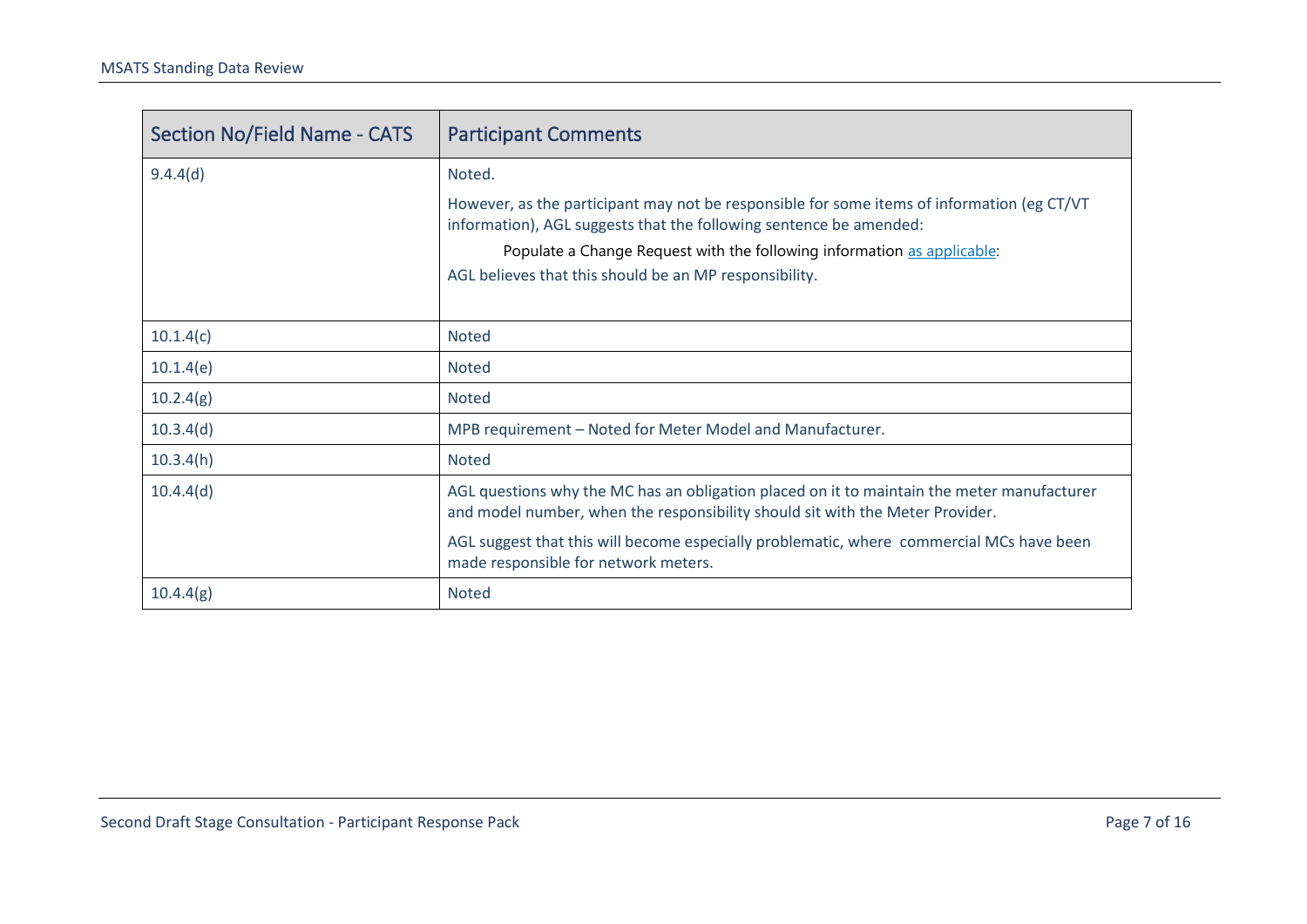| <b>Section No/Field Name - CATS</b> | <b>Participant Comments</b>                                                                                                                                                                                                                                                                                                                                                                                               |
|-------------------------------------|---------------------------------------------------------------------------------------------------------------------------------------------------------------------------------------------------------------------------------------------------------------------------------------------------------------------------------------------------------------------------------------------------------------------------|
| 10.5.4(c) / (d)                     | Noted.                                                                                                                                                                                                                                                                                                                                                                                                                    |
|                                     | However, as the participant may not be responsible for some items of information, AGL suggests<br>that the following sentence be amended:                                                                                                                                                                                                                                                                                 |
|                                     | Populate a Change Request with the following information as required:                                                                                                                                                                                                                                                                                                                                                     |
|                                     | AGL questions why the MC has an obligation placed on it to maintain the meter manufacturer<br>and model number, GPS coordinates etc when the responsibility should sit with the Meter<br>Provider.                                                                                                                                                                                                                        |
|                                     | As a general comment across these changes, AGL suggests that the obligation lie with he<br>participant most closely associated with the asset, as this will become especially problematic,<br>where commercial MCs have been made responsible for network meters, and the network is the<br>Meter Provider, and the network Meter Provider should be responsible for the maintenance and<br>updating of this information. |
| 10.5.4(g)                           | Noted. See above comments.                                                                                                                                                                                                                                                                                                                                                                                                |
| 15.1.4(f)                           | <b>Noted</b>                                                                                                                                                                                                                                                                                                                                                                                                              |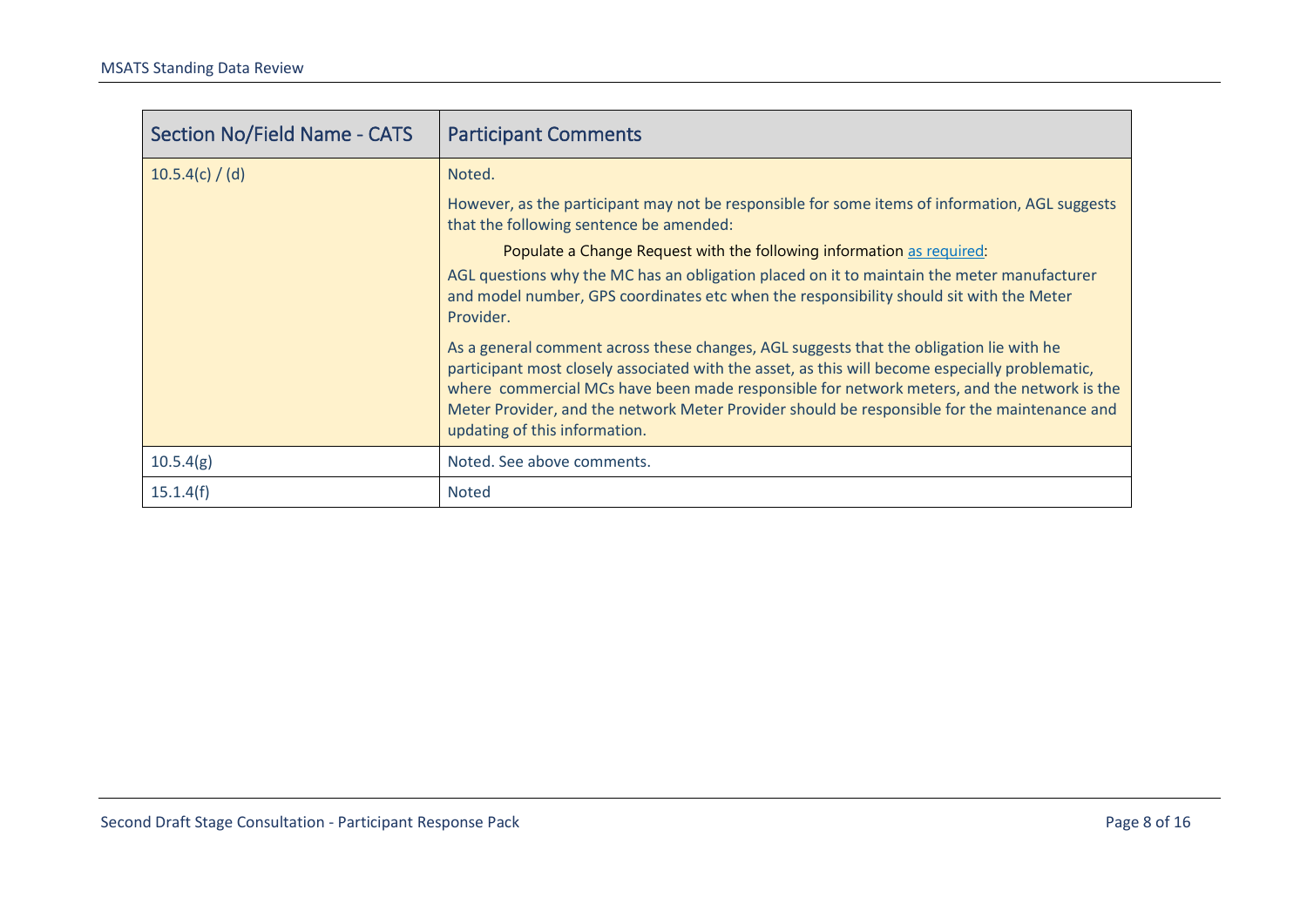| <b>Section No/Field Name - CATS</b> | <b>Participant Comments</b>                                                                                                                                                                                                                                                                                                                      |
|-------------------------------------|--------------------------------------------------------------------------------------------------------------------------------------------------------------------------------------------------------------------------------------------------------------------------------------------------------------------------------------------------|
| Table 16-C                          | Noted:                                                                                                                                                                                                                                                                                                                                           |
|                                     | There is no definition of Connection Configuration within Table 16-C, although there is for Shared<br>Isolation. AGL suggest that the text be consistent with other fields (eg Previous Read Quality Flag)<br>which defines permitted values, and the specification of those values be contained within the<br>Standing Data for MSATS document. |
|                                     | This could also apply to CT and VT information, Test information etc.                                                                                                                                                                                                                                                                            |
|                                     | AGL also notes that Connection Configuration is not available for the LR or MC. AGL believes that<br>the greater benefit of this information lies with the MC and therefore should be available to the<br>MC.<br>AGL also believes that as the LR will be a function in embedded networks, AGL suggests that                                     |
|                                     | Connection Configuration include the LR.                                                                                                                                                                                                                                                                                                         |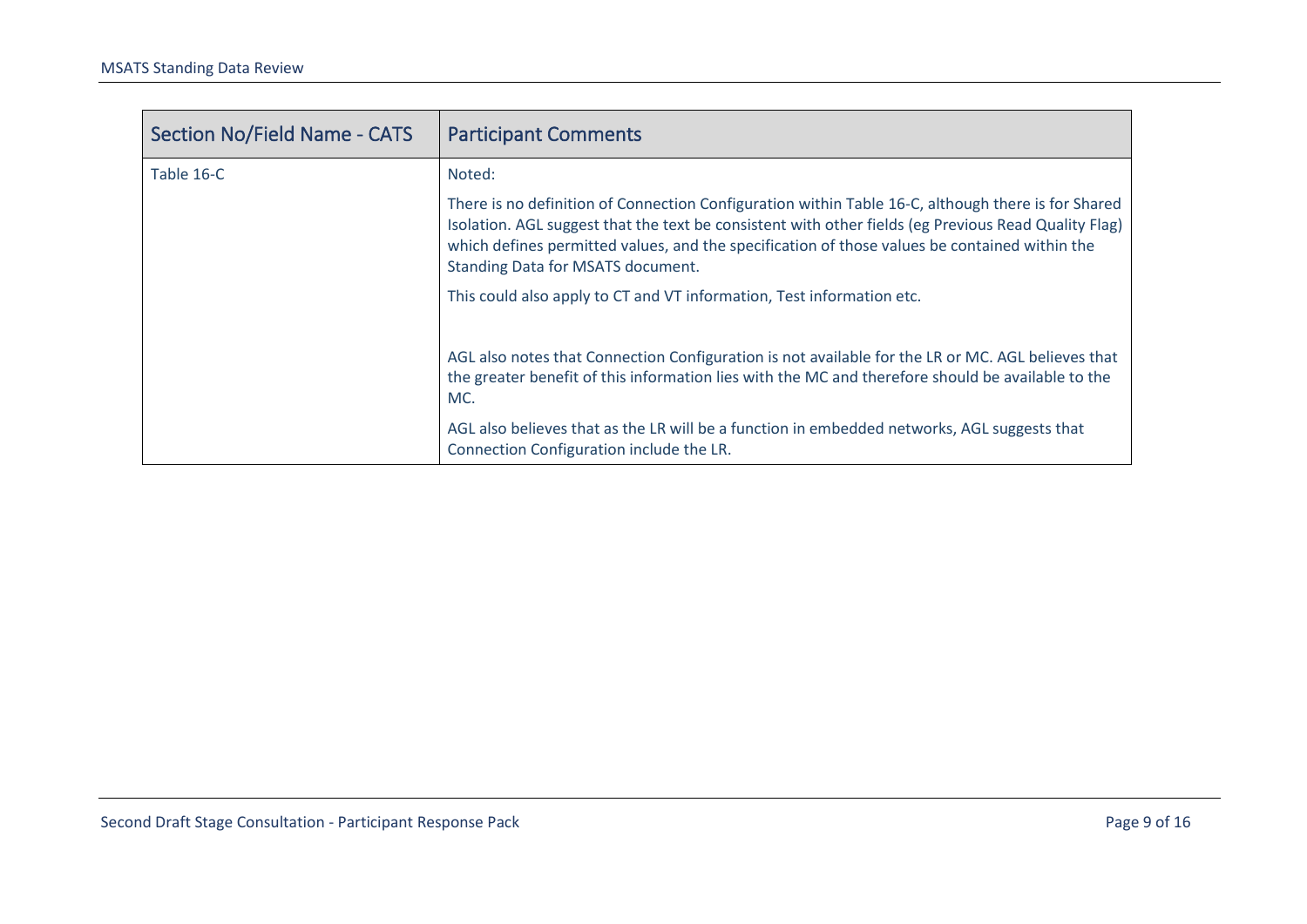#### **4. Proposed Changes in MSATS Procedures - WIGS**

<span id="page-9-0"></span>

| <b>Section No/Field Name - WIGS</b> | <b>Participant Comments</b>                                                                                                               |
|-------------------------------------|-------------------------------------------------------------------------------------------------------------------------------------------|
| 4.3.4(c)                            | Noted.                                                                                                                                    |
|                                     | However, as the participant may not be responsible for some items of information, AGL suggests<br>that the following sentence be amended: |
|                                     | Populate a Change Request with the following information as required:                                                                     |
| 4.3.4(h)                            | Noted.                                                                                                                                    |
|                                     | However, as the participant may not be responsible for some items of information, AGL suggests<br>that the following sentence be amended: |
|                                     | Populate a Change Request with the following information as required:                                                                     |
| 5.2.4(c)                            | <b>Noted</b>                                                                                                                              |
| 5.2.4(d)                            | <b>Noted</b>                                                                                                                              |
| 5.3.4(f)                            | Noted                                                                                                                                     |
| 5.4.4(f)                            | <b>Noted</b>                                                                                                                              |
| 9.1.4(b)(iii)                       | <b>Noted</b>                                                                                                                              |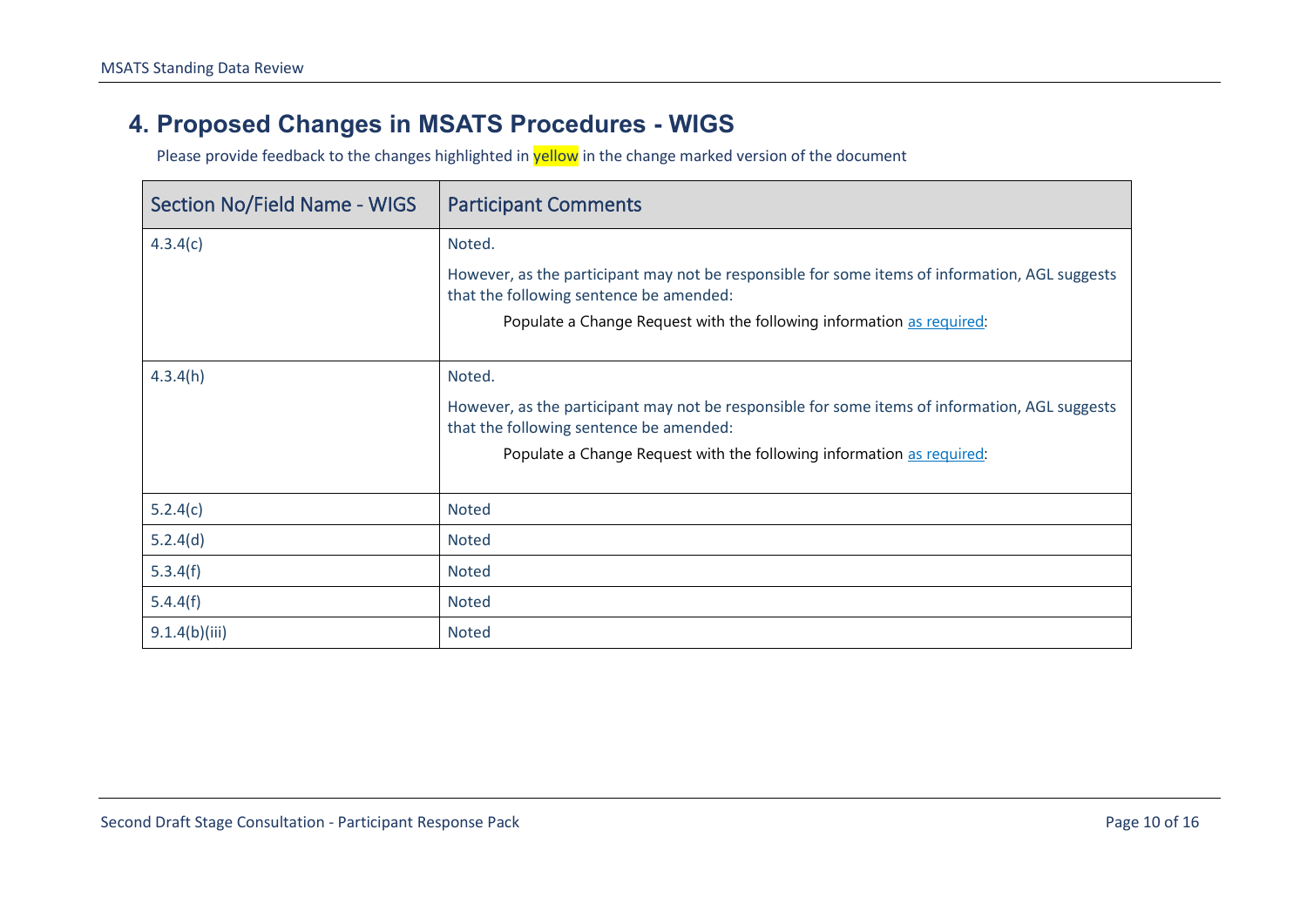#### **5. Proposed Changes in Standing Data for MSATS Guideline**

<span id="page-10-0"></span>

| Section No/Field Name - MSATS    | <b>Participant Comments</b>                                                                                                                                                                                                                                                                                                             |
|----------------------------------|-----------------------------------------------------------------------------------------------------------------------------------------------------------------------------------------------------------------------------------------------------------------------------------------------------------------------------------------|
| Table 3 CATS_METER_REGISTER      | <b>Noted</b>                                                                                                                                                                                                                                                                                                                            |
| Table 6 CATS NMI DATA            | <b>Noted</b>                                                                                                                                                                                                                                                                                                                            |
| Table 8 CATS_REGISTER_IDENTIFIER | <b>Noted</b>                                                                                                                                                                                                                                                                                                                            |
| Table 14                         | <b>Noted</b>                                                                                                                                                                                                                                                                                                                            |
| Table 15 Valid Meter Use Codes   | AGL notes that Solar/PV has been deleted from the available Valid Meter Codes. In the First Draft<br>Determination (pp 46, 76) AEMO indicated that Solar/PV was to be a Required field.                                                                                                                                                 |
|                                  | AGL does not support this deletion. The proposal to use 'Revenue' applies to most of the other<br>meter types in Table 15 (Standing Data) such as TUOS, sample, prepaid and unmetered, which<br>are all used to generate revenue.                                                                                                       |
|                                  | 'Revenue' is the base case description and the other enumerations are provided to ensure<br>participants have a clearer understanding of the usage associated with that meter. Further<br>Solar/PV in particular is more than just a revenue meter as many customers receive income from<br>the Solar component.                        |
|                                  | Going forward, its likely we will also need a descriptor for Solar/Battery or just Battery to<br>differentiate potential Demand Services at that NMI. Noting the recent SA gov consultation on<br>Smarter homes, there may be a need to further identify Solar/PV - Controlled to separate<br>uncontrolled Solar from controlled Solar. |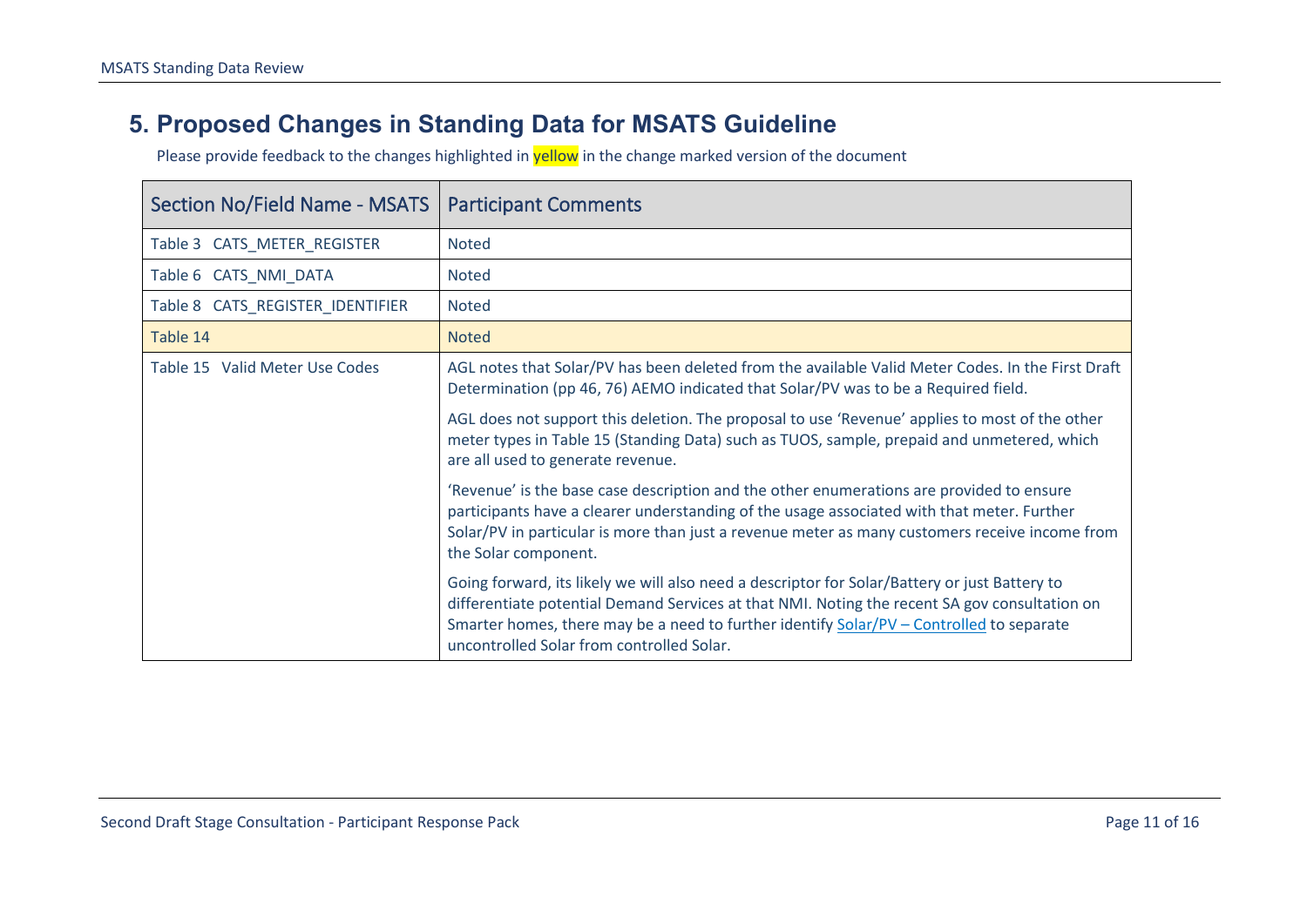<span id="page-11-0"></span>

| <b>Section No/Field Name - MSATS</b> | <b>Participant Comments</b>                                                                                                                        |
|--------------------------------------|----------------------------------------------------------------------------------------------------------------------------------------------------|
| Valid Time of Day Codes<br>Table 16  | <b>Noted</b>                                                                                                                                       |
|                                      | AGL queries the meaning of the additional text against Interval and how it would be used with<br>say Peak or Shoulder.                             |
|                                      | Is it intended that Interval is used for flat tariff registers and that Peak, Shoulder etc would be<br>used where a time of use tariff is applied. |
| Section 13                           | <b>Noted</b>                                                                                                                                       |
| Table 43 CATS Meter Register         | <b>Noted</b>                                                                                                                                       |
| Table 46 CATS NMI Data               | <b>Noted</b>                                                                                                                                       |
|                                      | Shared isolation flag character length 10 seems a lot for a 1-character flag; Two (2) characters<br>would be adequate.                             |
| Table 49 CATS Meter Register         | <b>Noted</b>                                                                                                                                       |
| Table 52 CATS NMI Data               | <b>Noted</b>                                                                                                                                       |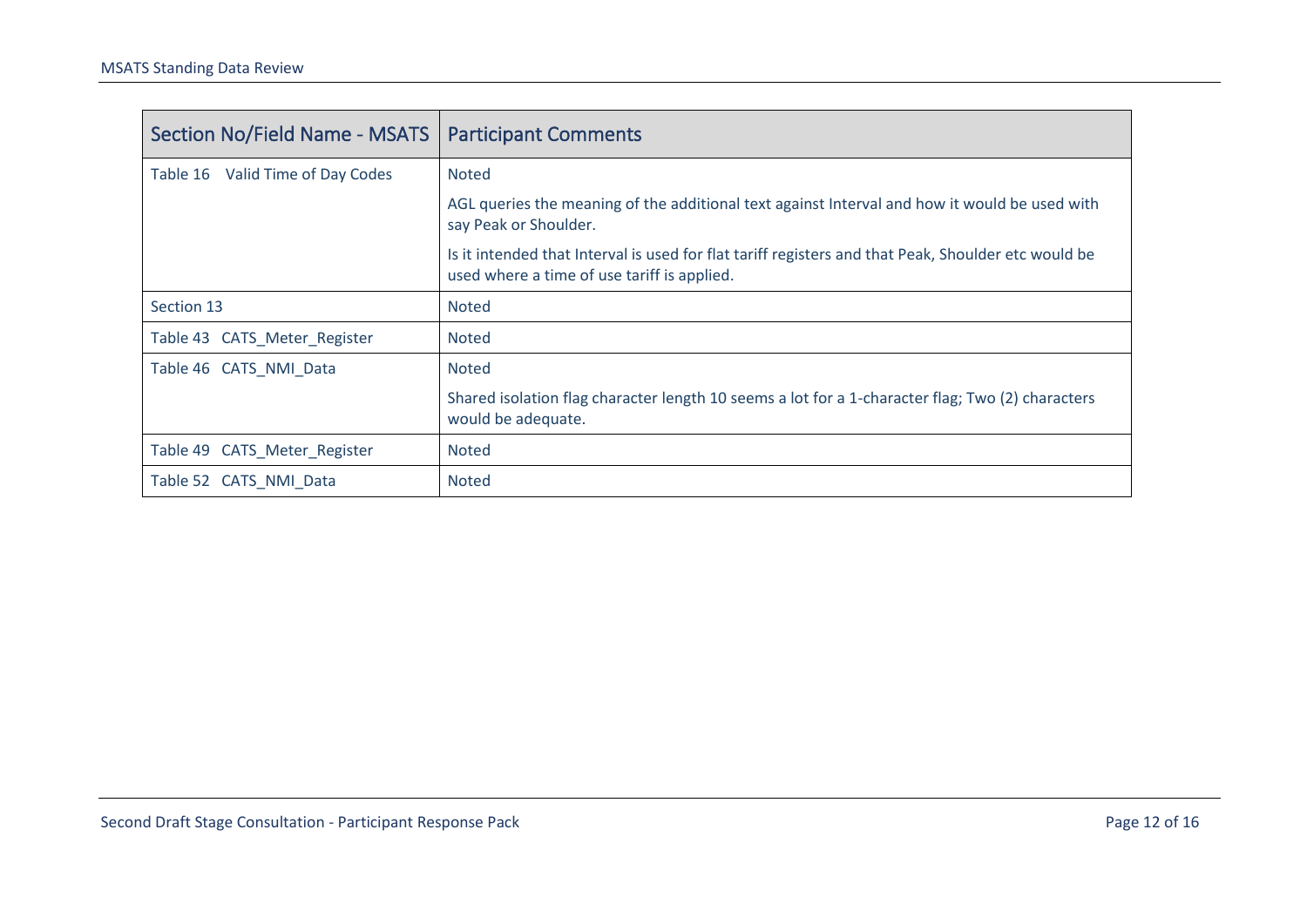## **6. Proposed Changes in Metrology Procedure Part A**

<span id="page-12-0"></span>

| <b>Section No/Field Name MetA</b>                | <b>Participant Comments</b>                                                                                                                                                                                                                                                                                                                                                                                                                                                                                                                          |
|--------------------------------------------------|------------------------------------------------------------------------------------------------------------------------------------------------------------------------------------------------------------------------------------------------------------------------------------------------------------------------------------------------------------------------------------------------------------------------------------------------------------------------------------------------------------------------------------------------------|
| <b>SHARED FUSE</b><br>14.<br><b>ARRANGEMENTS</b> | AGL Notes the Proposed Changes In The Metrology Procedure (as required by the Rules0.<br>However, see responses to CATS 2.2/2.3; AGL believes that what has been placed in the<br>Metrology Procedures may not be adequate. Until there is clarity on how this process is to be<br>managed, the obligations in the metrology procedures may be insufficient while the obligations<br>in the CATS procedures may be overstated.<br>AGL strongly suggests that some basic scenarios be reviewed at industry prior to these changes<br>being finalised. |
|                                                  |                                                                                                                                                                                                                                                                                                                                                                                                                                                                                                                                                      |
|                                                  |                                                                                                                                                                                                                                                                                                                                                                                                                                                                                                                                                      |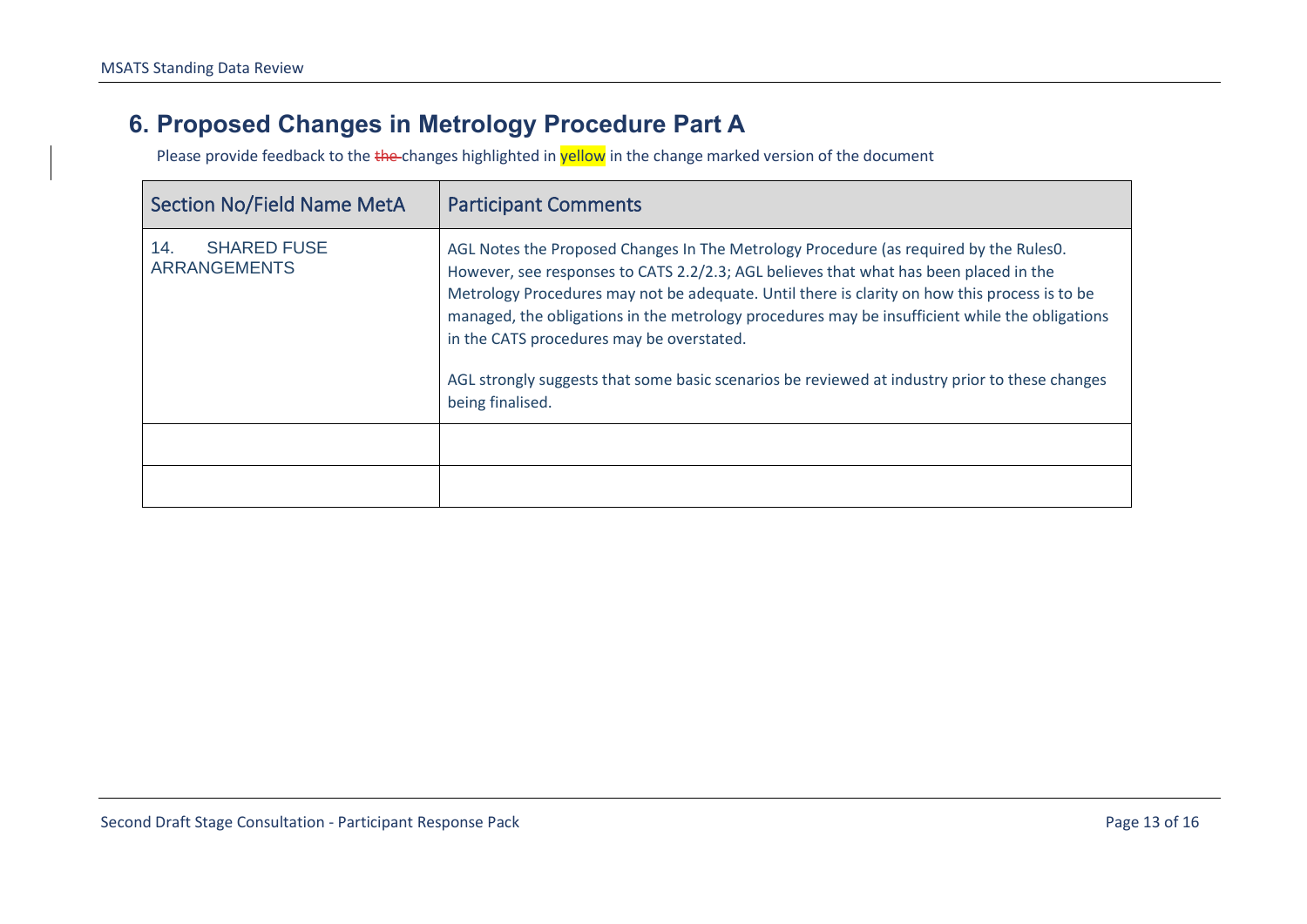#### **7. Proposed Changes in Exemption Procedure Meter Installation Malfunctions**

<span id="page-13-0"></span>

| Section No/Field Name - Exempt   Participant Comments |                    |
|-------------------------------------------------------|--------------------|
| 1.1                                                   | Noted - No Comment |
| 2.2                                                   | Noted - No Comment |
| Appendix A                                            | Noted - No Comment |
| Appendix B                                            | Noted - No Comment |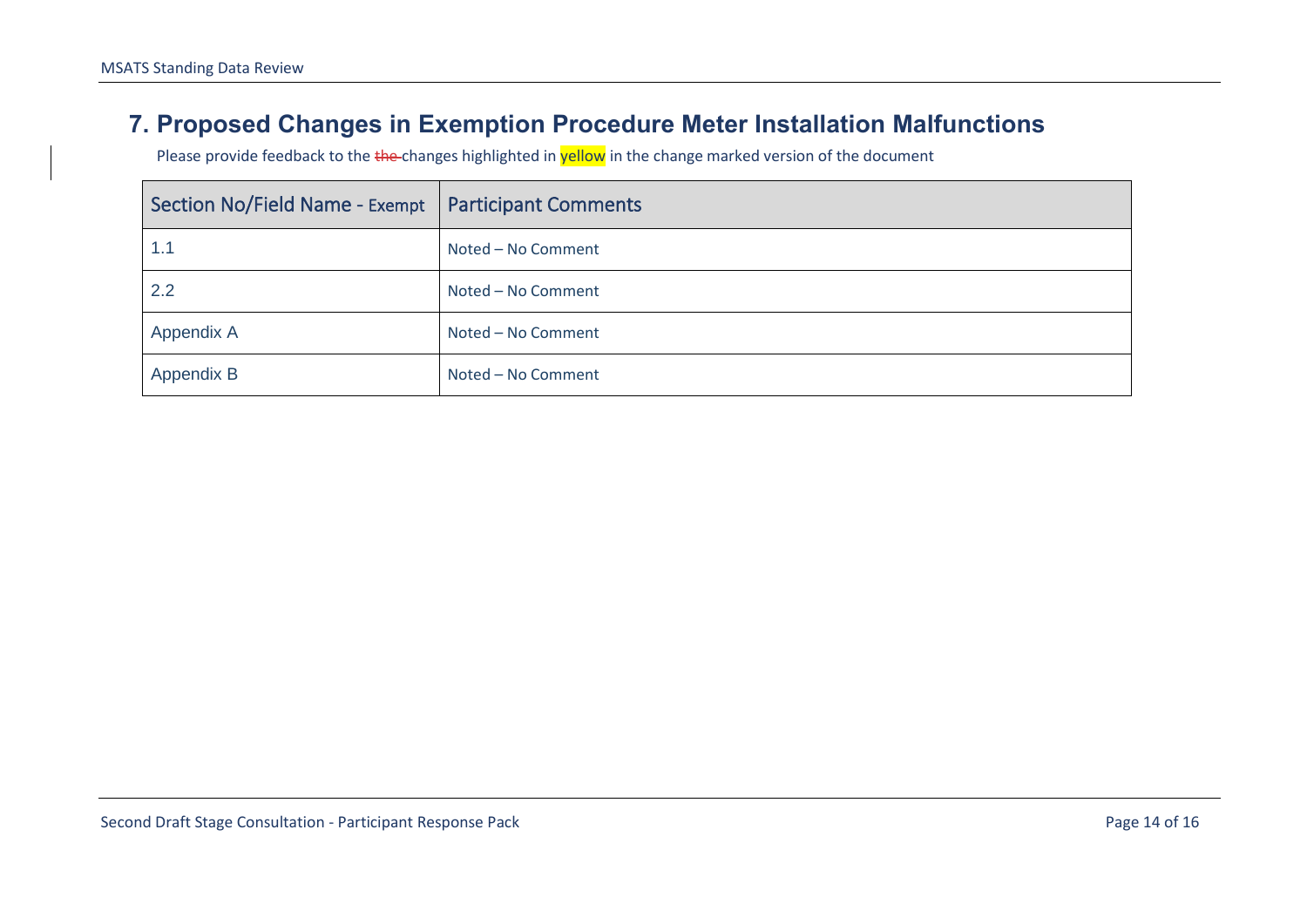#### **8. Proposed Changes in Retail Electricity Market Procedures - Glossary and Framework**

<span id="page-14-0"></span>

| <b>Section No/Field Name - Gloss</b> | <b>Participant Comments</b>                                                                                                                                                                  |
|--------------------------------------|----------------------------------------------------------------------------------------------------------------------------------------------------------------------------------------------|
| 5. GLOSSARY                          | AGL thinks that this definition is somewhat confusing and suggests something like:                                                                                                           |
| <b>Shared Fuse Arrangement</b>       | Shared Fuse Arrangement is where multiple NMIs being supplied via a common isolation point.<br>This is specified in detail in Metrology Procedure: Part A and is recorded via an MSATS flag. |
|                                      |                                                                                                                                                                                              |
|                                      |                                                                                                                                                                                              |
|                                      |                                                                                                                                                                                              |
|                                      |                                                                                                                                                                                              |